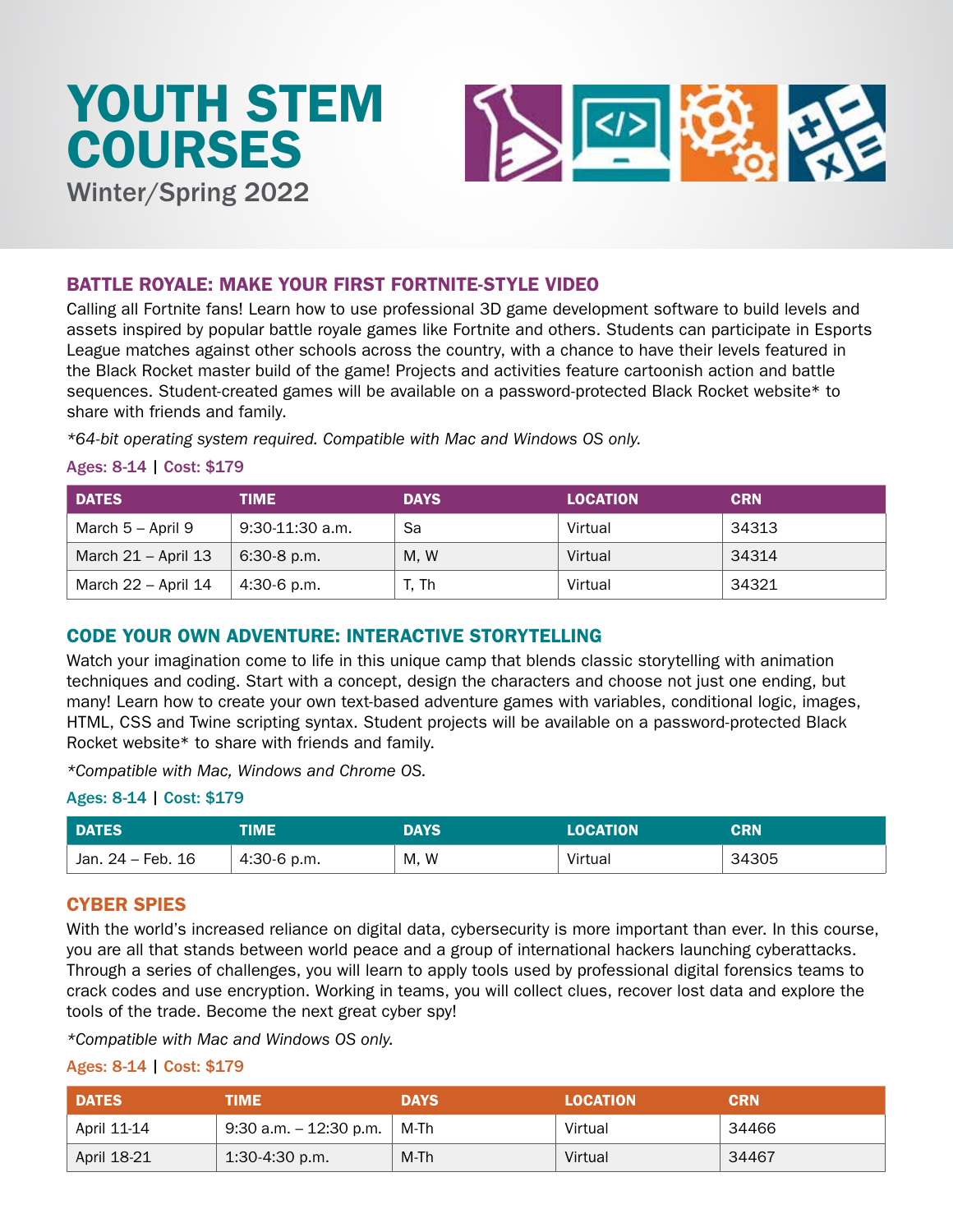## MINECRAFT CLUB

Join kids around the country in our Creator Corps Community of Minecraft maniacs who play and create together. Have fun playing Minecraft and learning new tricks from our Minecraft Masters. One of our coaches will teach a new technique and challenge to the club each week and let you show off your skills.

#### Ages: 8-14 | Cost: \$89

| <b>DATES</b>      | TIME     | DAYS | <b>LOCATION</b> | CRN   |
|-------------------|----------|------|-----------------|-------|
| Jan. 28 – March 4 | 7-8 p.m. |      | Virtual         | 34320 |

# MINECRAFT DESIGNERS

Love Minecraft? Always wanted to design your own world? Then this camp is for you! Learn how to create a custom map, use new software to master the basics of 3D modeling, build with redstone and command blocks, and create custom textures to import at home or share with friends. Participants must own a Java version of Minecraft.\* Parent/guardian email address required to use 3D modeling software.

*\*Compatible with Mac and Windows OS only. Tablet, phone and game console versions incompatible.*

#### Ages: 8-14 | Cost: \$179

| <b>DATES</b> | TIME                      | <b>DAYS</b> | <b>LOCATION</b> | <b>CRN</b> |
|--------------|---------------------------|-------------|-----------------|------------|
| April 11-14  | $1:30-4:30$ p.m.          | M-Th        | Virtual         | 34325      |
| April 18-21  | $9:30$ a.m. $-12:30$ p.m. | M-Th        | Virtual         | 34326      |

# MINECRAFT REDSTONE ENGINEERS

Become a true redstone engineer! Expand your redstone knowledge by constructing your own carnival with a variety of mini-games, roller coasters and attractions powered by redstone. Learn how to incorporate command and structure blocks into your builds. Activate your skills and take your Minecraft structures to the next level. Participants must own a Java version of Minecraft.\*

*\*Webcam and 64-bit operating system required. Compatible with Mac and Windows OS only.*

### Ages: 8-14 | Cost: \$179

| <b>DATES</b>         | TIME           | <b>DAYS</b> | <b>LOCATION</b> | <b>CRN</b> |
|----------------------|----------------|-------------|-----------------|------------|
| ⊦ Feb. 21 – March 16 | $4:30-6$ p.m.  | M.W         | Virtual         | 34309      |
| Feb. 22 – March 17   | $4:30-6$ p.m.  | T. Th       | Virtual         | 34310      |
| March 5 – April 9    | Noon $-2$ p.m. | Sa          | Virtual         | 34469      |

## POKÉMON MASTERS: DESIGNERS AND 3D MAKERS UNITE!

Use your Pokémon imagination to bring your ideas to life. Begin by creating your own digital Pokémonstyle custom playing card game. Progress into designing action figures, jewelry and toys using professional modeling software. Learn how to prepare a model for 3D printing, and create a design portfolio to showcase your work! No prior experience necessary. Designs will be available on a password-protected Black Rocket website\* to share with friends and family.

*\*Compatible with MAC and Windows OS only.*

| <b>DATES</b>      | TIME        | <b>DAYS</b> | <b>LOCATION</b> | <b>CRN</b> |
|-------------------|-------------|-------------|-----------------|------------|
| Jan. 24 – Feb. 16 | 6:30-8 p.m. | M, W        | Virtual         | 34307      |
| Jan. 25 – Feb. 17 | 4:30-6 p.m. | T. Th       | Virtual         | 34308      |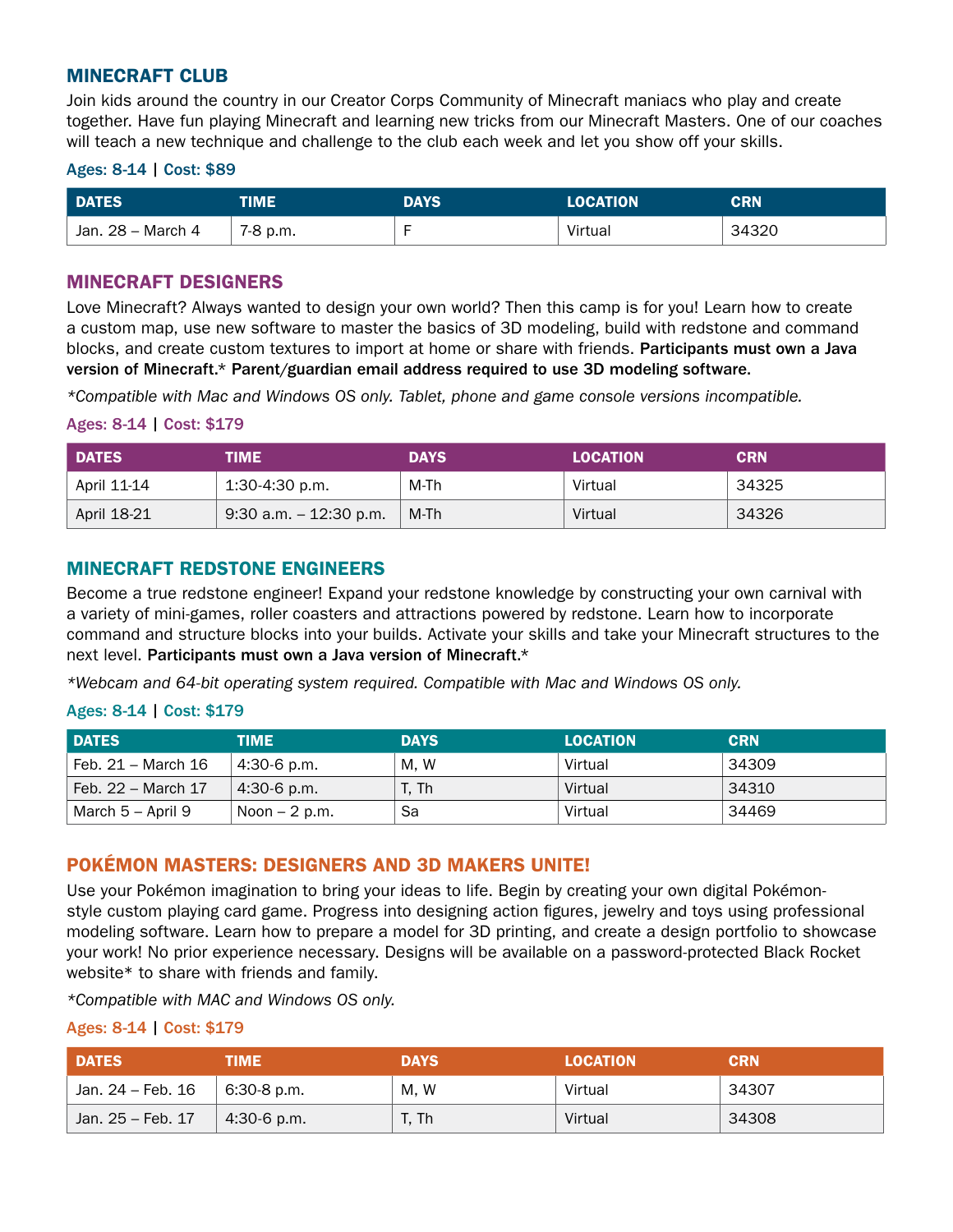# PYTHON PROGRAMMERS

Want to learn the world's fastest-growing programming language favored by Google, NASA, YouTube and the CIA? Learn how to create engaging apps and games with Python.\* Step-by-step lessons prepare you to challenge friends with the fun content you create yourself — from start to finish!

*\*Compatible with MAC and Windows OS only.*

### Ages: 8-14 | Cost: \$179

| <b>DATES</b>      | TIME            | <b>DAYS</b> | <b>LOCATION</b> | <b>CRN</b> |
|-------------------|-----------------|-------------|-----------------|------------|
| Jan. 22 – Feb. 26 | 9:30-11:30 a.m. | Sa          | Virtual         | 34297      |
| Jan. 25 – Feb. 17 | $6:30-8$ p.m.   | T. Th       | Virtual         | 34298      |

## ROBLOX CLUB

Are you an avid Roblox player and creator? Join us to play mini-games with one of our Roblox coaches and make new friends in a safe and fun environment.

Ages: 8-14 | Cost: \$89

| DATES <sup>1</sup>                | <b>IME</b>          | <b>DAYS</b> | <b>LOCATION</b> | <b>CRN</b> |
|-----------------------------------|---------------------|-------------|-----------------|------------|
| $\mid$ March 11 – April 15 $\mid$ | $^{\circ}$ 7-8 p.m. |             | Virtual         | 34465      |

### ROBLOX MAKERS

Unlock the power of Roblox Studio, the world creation tool used by real Roblox developers! Learn how to build 3D models and create an adventure in your Roblox world. Bring characters to life with unique animations you design. Student-created projects will be available on a password-protected Black Rocket website\* to share with friends and family.

*\*Compatible with Mac and Windows OS only.*

### Ages: 8-14 | Cost: \$179

| <b>DATES</b>       | TIME              | <b>DAYS</b> | <b>LOCATION</b> | <b>CRN</b> |
|--------------------|-------------------|-------------|-----------------|------------|
| Feb. 21 – March 16 | $6:30-8$ p.m.     | M. W        | Virtual         | 34311      |
| Feb. 22 – March 17 | $6:30-8$ p.m.     | T. Th       | Virtual         | 34312      |
| March 5 – April 9  | $9:30-11:30$ a.m. | Sa          | Virtual         | 34316      |

## YOUNG AUTHORS

Develop your own story from start to finish, ending with your own published softcover book! Learn about plot development and character creation, review literary techniques and perform self-expression activities including illustration, dialogue and more. Typing support provided.\*

*\*Compatible with MAC, Windows and Chrome OS.*

| <b>DATES</b> | TIME           | <b>DAYS</b> | OCATION | <b>CRN</b> |
|--------------|----------------|-------------|---------|------------|
| Jan. 8-29    | Noon $-2$ p.m. | Sa<br>$ -$  | Virtual | 34317      |